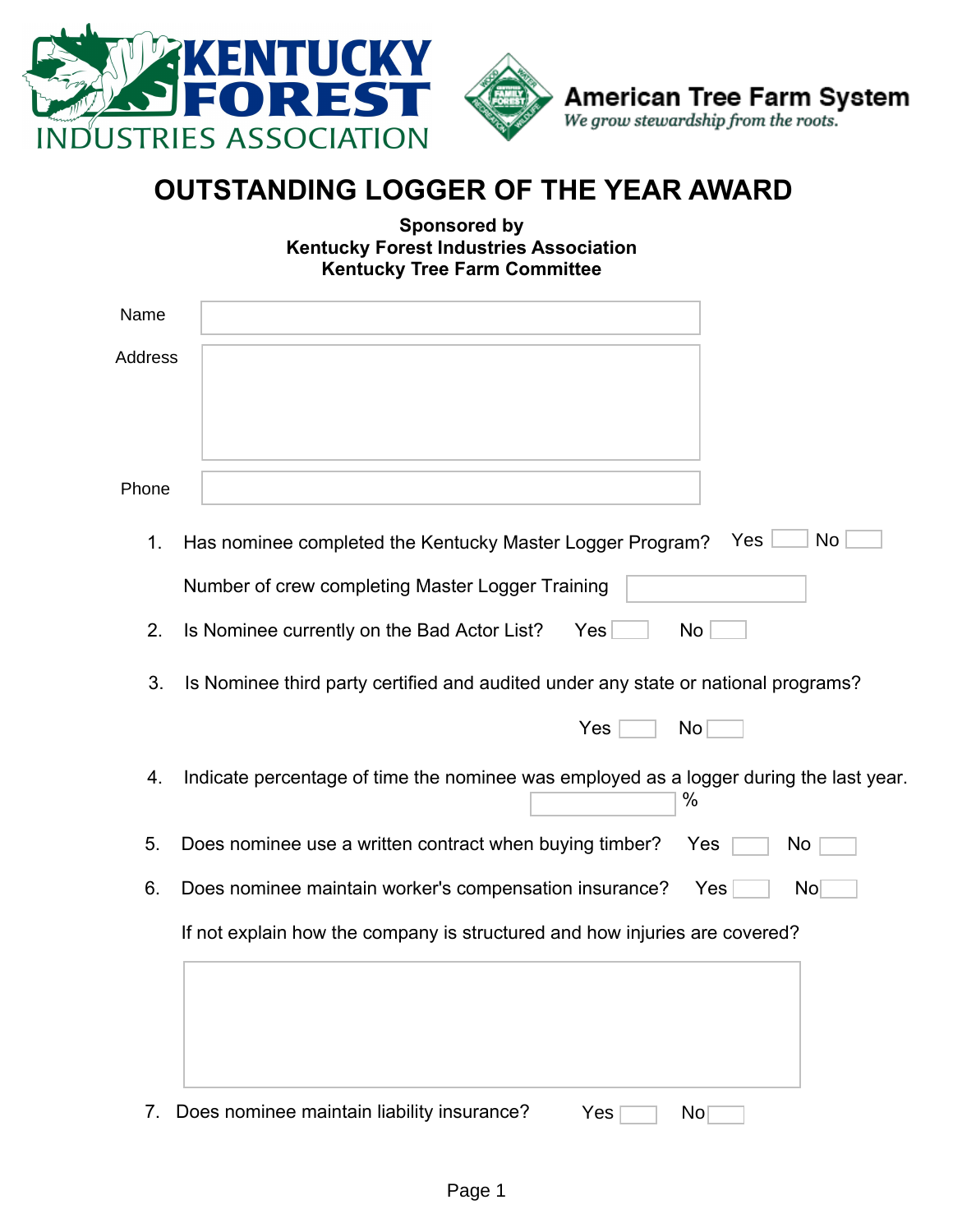8. Indicate type of equipment used (i.e. skidders, knuckleboom loaders, etc.)

 9. How many people does the nominee employ and how many have completed Master Logger trainings?

- 10. Describe the relationship and include any comments from landowners who had timber harvested by nominee.
- 11. List the counties where nominee primarily operates.
- 12. List nominees approximate annual production by the following categories:



**Other** 

13. In 100 words or less, why does this logger deserve to be Logger of the Year?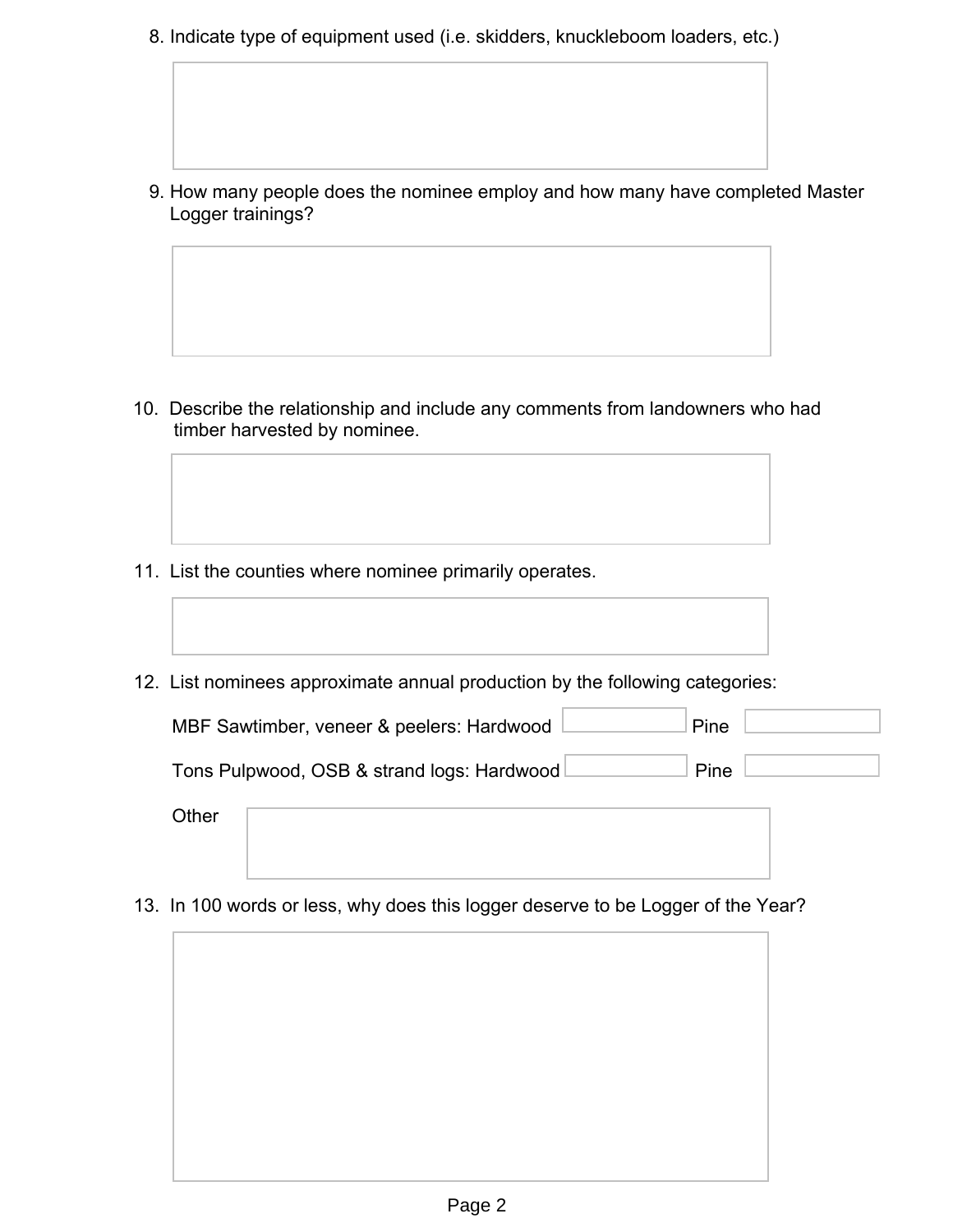## **SAFETY PRACTICES**

- 1. List types of safety equipment used (i.e., hardhats, chainsaw chaps, etc.).
- 2. Is logging equipment kept in good repair and periodically inspected for safety hazards? Yes  $\Box$  No  $\Box$
- 3. What safety training sessions (i.e., Red Cross First Aid, training sponsored by KDF , TVA, USFS, equipment manufacturer, insurance company, etc.)? Do the nominee and employee attend?



## **HARVESTING PRACTICES**

- 1. Approximate number of logging jobs inspected by Division of Forestry over the past year.
- 2. Does Nominee notify the Division of Forestry upon starting or completing jobs? Yes No If yes, approximate percentage  $\frac{1}{8}$
- that may have damaged by logging operations?  $Yes$   $\Box$  No 3. Repairs to landowner's satisfaction fences, bridges, roads, and other improvements
- 4. Removes tree tops and slash left during logging from roads, ditches, streams, fields, and pastures? Yes  $\Box$  No
- 5. Removes litter, oil cans, discarded tires, etc., that have been brought on site by the  $logging$  crew? Yes  $\Box$  No
- 6. Locates skid trails and haul roads to minimize damage to residual trees/regeneration and prevents soil erosion? Yes No
- 7. List any other best management practices used by the nominee during and upon completion of the logging job which go beyond the required minimum BMP's.